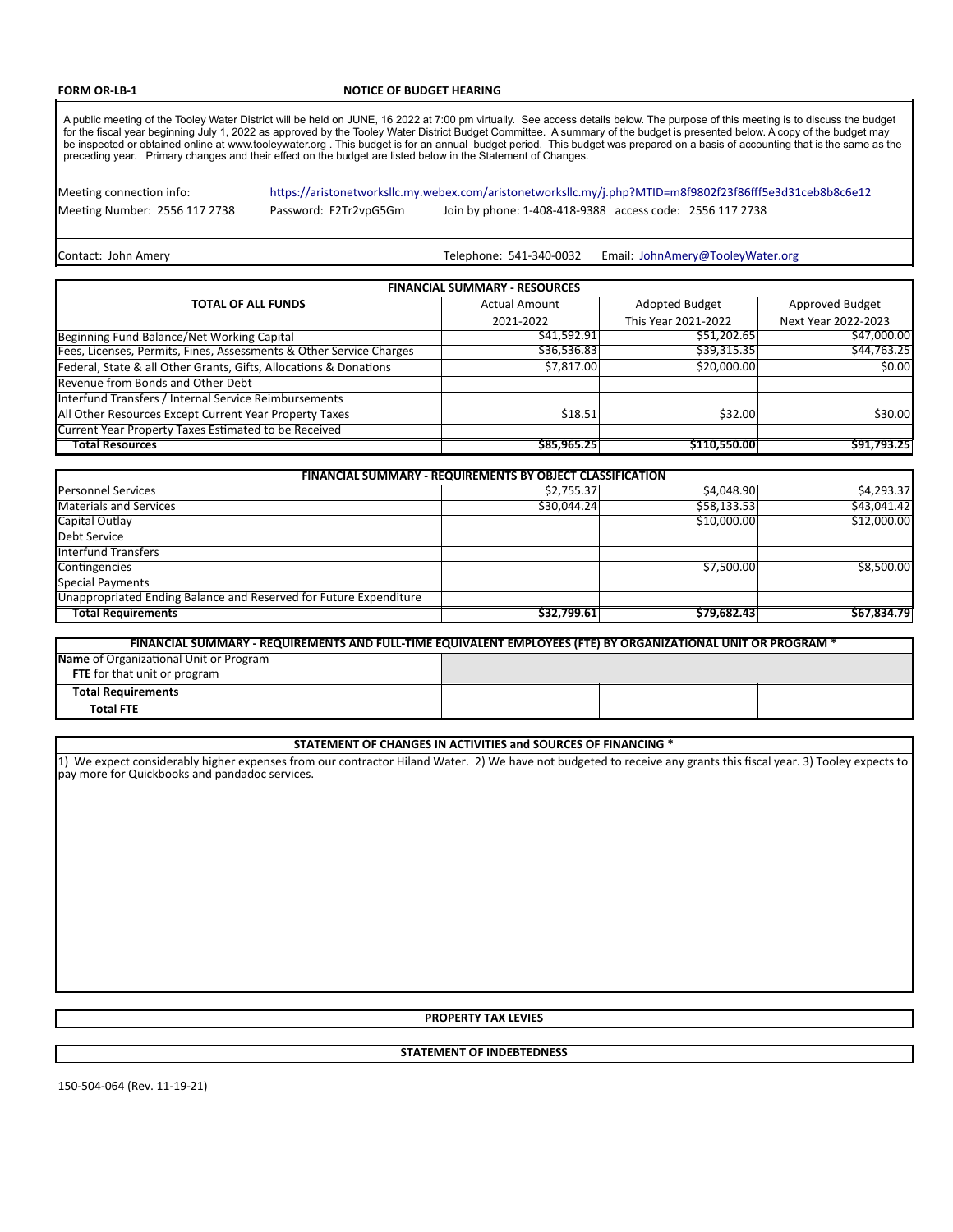**FORM**

# **LB-20 RESOURCES**

**General**

(Fund) **Tooley Water District**

(Name of Municipal Corporation)

|                 | <b>Historical Data</b><br>Actual |                                        |                                             |                 |                                            | Budget for Next Year 2022-2023       |                                        |                              |                  |
|-----------------|----------------------------------|----------------------------------------|---------------------------------------------|-----------------|--------------------------------------------|--------------------------------------|----------------------------------------|------------------------------|------------------|
|                 |                                  |                                        |                                             |                 |                                            |                                      |                                        |                              |                  |
|                 | Second Preceding<br>Year 2019-20 | <b>First Preceding</b><br>Year 2020-21 | Adopted Budget<br>This Year<br>Year 2021-22 |                 | <b>RESOURCE DESCRIPTION</b>                | Proposed By<br><b>Budget Officer</b> | Approved By<br><b>Budget Committee</b> | Adopted By<br>Governing Body |                  |
|                 |                                  |                                        |                                             |                 |                                            |                                      |                                        |                              |                  |
| $\mathbf{1}$    |                                  |                                        |                                             | 1               |                                            |                                      |                                        |                              | 1                |
| $\overline{2}$  | \$45,683.64                      | \$41,592.91                            | \$51,202.65                                 | $\overline{2}$  | Beginning Fund Balance/Net Working Capital | \$47,000.00                          | \$47,000.00                            |                              | $\overline{2}$   |
| $\mathbf{3}$    |                                  |                                        |                                             | $\overline{3}$  |                                            |                                      |                                        |                              | 3                |
| $\overline{4}$  | \$45.01                          | \$30.55                                | 532.00                                      | $\overline{4}$  | Interest                                   | \$30.00                              | \$30.00                                |                              | $\overline{4}$   |
| 5               |                                  |                                        |                                             | 5               |                                            |                                      |                                        |                              | $5\phantom{.0}$  |
| 6               |                                  |                                        |                                             | 6               | <b>OTHER RESOURCES</b>                     |                                      |                                        |                              | $\boldsymbol{6}$ |
| 7 <sup>7</sup>  | \$35,369.49                      | \$38,863.89                            | \$39,315.35                                 | $\overline{7}$  | <b>Water Revenue</b>                       | \$44,763.25                          | \$44,763.25                            |                              | $\overline{7}$   |
| 8               | \$20,000.00                      | \$0.00                                 | \$20,000.00                                 | 8               | Grants                                     | \$0.00                               | \$0.00                                 |                              | 8                |
| 9               |                                  |                                        |                                             | 9               |                                            |                                      |                                        |                              | 9                |
| 10              |                                  |                                        |                                             | $\overline{10}$ |                                            |                                      |                                        |                              | 10               |
| 11              |                                  |                                        |                                             | 11              |                                            |                                      |                                        |                              | 11               |
| 12              |                                  |                                        |                                             | $\overline{12}$ |                                            |                                      |                                        |                              | 12               |
| 13              |                                  |                                        |                                             | $\overline{13}$ |                                            |                                      |                                        |                              | 13               |
| 14              |                                  |                                        |                                             | 14              |                                            |                                      |                                        |                              | 14               |
| 15              |                                  |                                        |                                             | $\overline{15}$ |                                            |                                      |                                        |                              | 15               |
| $\overline{16}$ |                                  |                                        |                                             | 16              |                                            |                                      |                                        |                              | 16               |
| 17              |                                  |                                        |                                             | 17              |                                            |                                      |                                        |                              | 17               |
| 18              |                                  |                                        |                                             | 18              |                                            |                                      |                                        |                              | 18               |
| 19              |                                  |                                        |                                             | 19              |                                            |                                      |                                        |                              | 19               |
| $\overline{20}$ |                                  |                                        |                                             | 20              |                                            |                                      |                                        |                              | 20               |
| $\overline{21}$ |                                  |                                        |                                             | $\overline{21}$ |                                            |                                      |                                        |                              | $\overline{21}$  |
| $\overline{22}$ |                                  |                                        |                                             | 22              |                                            |                                      |                                        |                              | $\overline{22}$  |
| $\overline{23}$ |                                  |                                        |                                             | 23              |                                            |                                      |                                        |                              | $\overline{23}$  |
| 24              |                                  |                                        |                                             | 24              |                                            |                                      |                                        |                              | $\overline{24}$  |
| 25              |                                  |                                        |                                             | 25              |                                            |                                      |                                        |                              | $\overline{25}$  |
| $\overline{26}$ |                                  |                                        |                                             | $\overline{26}$ |                                            |                                      |                                        |                              | $\overline{26}$  |
| $\overline{27}$ |                                  |                                        |                                             | 27              |                                            |                                      |                                        |                              | $\overline{27}$  |
| $\overline{28}$ |                                  |                                        |                                             | 28              |                                            |                                      |                                        |                              | 28               |
| $\overline{29}$ | \$101,098.14                     | \$80,487.35                            | \$110,550.00                                | 29              | Total resources, except taxes to be levied | \$91,793.25                          | \$91,793.25                            | \$0.00                       | 29               |
| 30              |                                  |                                        |                                             | 30              | Taxes estimated to be received             |                                      |                                        |                              | 30               |
| $\overline{31}$ |                                  |                                        |                                             | 31              | Taxes collected in year levied             |                                      |                                        |                              | $\overline{31}$  |
| 32              | \$101,098.14                     | \$80,487.35                            | \$110,550.00                                | 32              | <b>TOTAL RESOURCES</b>                     | \$91,793.25                          | \$91,793.25                            | \$0.00                       | 32               |

150-504-020 (rev 10-16) \*The balance of cash, cash equivalents and investments in the fund at the beginning of the budget year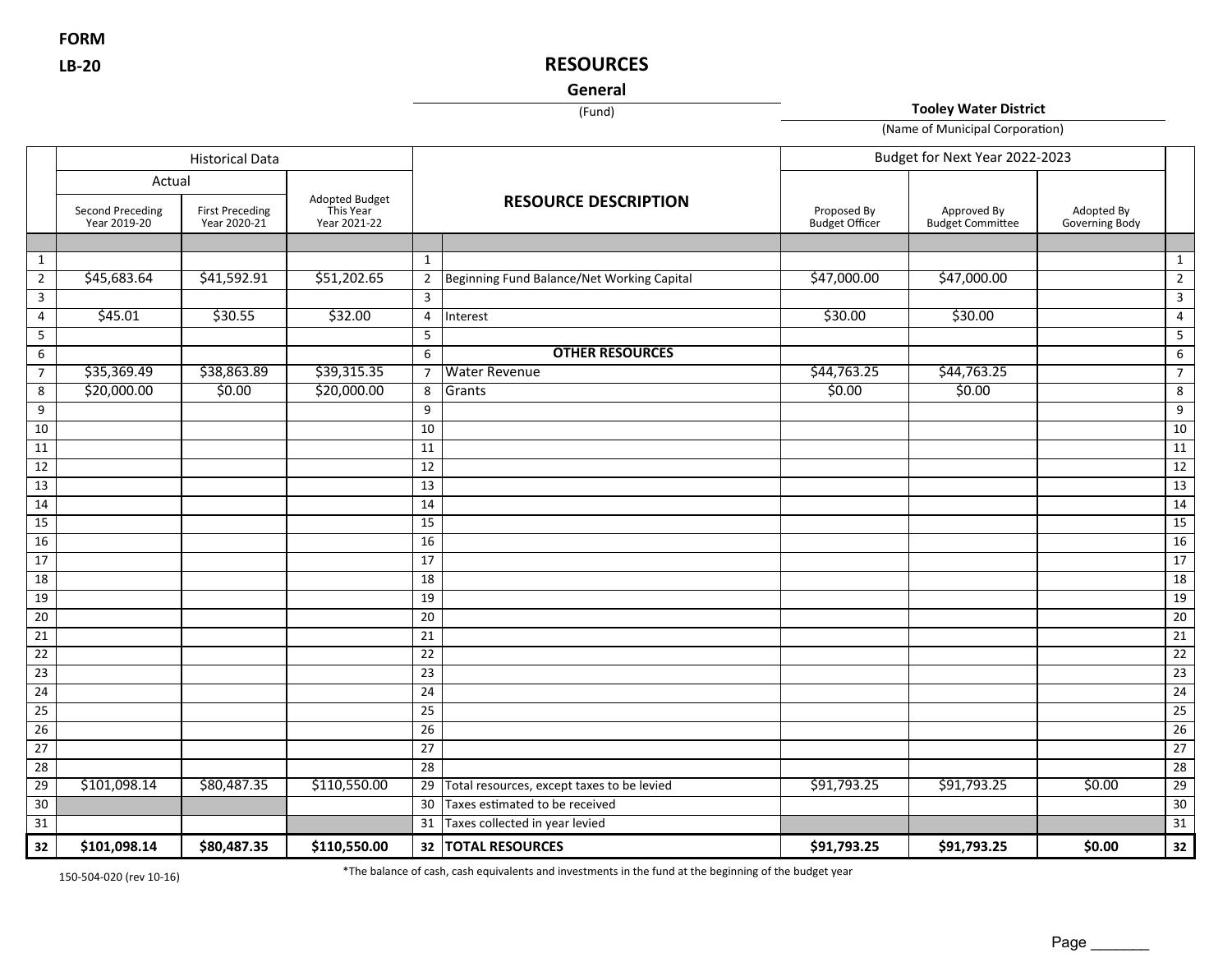## **REQUIREMENTS SUMMARY**

## **FORM**

## **ALLOCATED** TO AN ORGANIZATIONAL UNIT OR PROGRAM & ACTIVITY

# **LB-30** General Fund **Tooley Water District**

(name of fund) (name of Municipal Corporation)

|                         | <b>Historical Data</b><br>Actual<br><b>Adopted Budget</b> |                        |                          |                 |                                           |                       |                         |                |                 |
|-------------------------|-----------------------------------------------------------|------------------------|--------------------------|-----------------|-------------------------------------------|-----------------------|-------------------------|----------------|-----------------|
|                         |                                                           |                        | <b>REQUIREMENTS FOR:</b> |                 | Budget For Next Year 2022-23              |                       |                         |                |                 |
|                         | Second Preceding                                          | <b>First Preceding</b> | This Year                |                 | (Name of Org. Unit or Program & Activity) | Proposed By           | Approved By             | Adopted By     |                 |
|                         | Year 2019-20                                              | Year 2020-21           | 2021-22                  |                 |                                           | <b>Budget Officer</b> | <b>Budget Committee</b> | Governing Body |                 |
| $\mathbf{1}$            |                                                           |                        |                          | $\mathbf{1}$    | PERSONNEL SERVICES                        |                       |                         |                |                 |
| $\overline{2}$          | \$0.00                                                    |                        | \$250.00                 | 2               | <b>Boardmember Training</b>               | \$250.00              | \$250.00                |                | $\overline{2}$  |
| $\overline{\mathbf{3}}$ | \$120.00                                                  | \$120.00               | \$150.00                 | 3               | Crime Bond                                | \$175.00              | \$175.00                |                | $\overline{3}$  |
| $\overline{4}$          |                                                           |                        |                          | 4               | Meeting Expenses                          | \$200.00              | \$200.00                |                | 4               |
| $\overline{5}$          | \$595.35                                                  | \$598.11               | \$648.90                 | 5               | Workmans Comp Ins.                        | \$668.37              | \$668.37                |                | 5               |
| 6                       | \$2,450.00                                                | \$2,749.96             | \$3,000.00               | 6               | Boardmember Incentive                     | \$3,000.00            | \$3,000.00              |                | 6               |
|                         |                                                           |                        |                          | $\overline{7}$  |                                           |                       |                         |                | $\overline{7}$  |
| 8                       | \$3,165.35                                                | \$3,468.07             | \$4,048.90               | 8               | <b>TOTAL PERSONNEL SERVICES</b>           | \$4,293.37            | \$4,293.37              | \$0.00         | 8               |
| 9                       |                                                           |                        |                          | 9               | <b>Total Full-Time Equivalent (FTE)</b>   |                       |                         |                | 9               |
| 10                      |                                                           |                        |                          | 10              | <b>MATERIALS AND SERVICES</b>             |                       |                         |                | 10              |
| 11                      | \$213.91                                                  | \$258.91               | \$1,200.00               |                 | 11 Dues and Fees                          | \$1,200.00            | \$1,200.00              |                | 11              |
| $\overline{12}$         | \$1,831.00                                                | \$1,803.00             | \$2,100.00               |                 | 12 Liability/Property Insurance           | \$2,247.00            | \$2,247.00              |                | $\overline{12}$ |
| $\overline{13}$         | \$7,779.94                                                | \$4,858.69             | \$5,987.98               |                 | 13 Maintenance and Repairs                | \$6,692.80            | \$6,692.80              |                | $\overline{13}$ |
| $\overline{14}$         | \$30.00                                                   | \$0.00                 | \$0.00                   |                 | 14 Activation Fees                        | \$0.00                | \$0.00                  |                | $\overline{14}$ |
| $\overline{15}$         | \$220.50                                                  | \$203.00               | 5231.75                  |                 | 15 Customer CC Charge passthrough         | \$238.70              | \$238.70                |                | $\overline{15}$ |
| $\overline{16}$         | \$0.00                                                    | \$60.00                | \$60.00                  |                 | 16 Disconnect Fees                        | \$60.00               | \$60.00                 |                | $\overline{16}$ |
| $\overline{17}$         | \$21,600.00                                               | \$22,200.00            | \$22,680.00              | 17              | Operating Expenses - Hiland base          | \$26,100.00           | \$26,100.00             |                | $\overline{17}$ |
| $\overline{18}$         | \$22.00                                                   | \$33.00                | \$100.00                 |                 | 18 Postage and Delivery                   | \$100.00              | \$100.00                |                | $\overline{18}$ |
| 19                      | \$0.00                                                    | \$0.00                 | \$100.00                 |                 | 19 Office Supplies                        | \$100.00              | \$100.00                |                | 19              |
| 20                      | \$58.35                                                   | \$0.00                 | \$200.00                 | 20              | Copies                                    | \$200.00              | \$200.00                |                | $\overline{20}$ |
| $\overline{21}$         | \$329.34                                                  | \$329.34               | \$339.90                 |                 | 21 Network Monitoring Maintenance         | \$340.00              | \$340.00                |                | $\overline{21}$ |
| $\overline{22}$         | \$116.05                                                  | \$116.05               | \$133.90                 | 22              | Computer and Internet                     | \$762.92              | \$762.92                |                | $\overline{22}$ |
| $\overline{23}$         | \$0.00                                                    | \$0.00                 | \$5,000.00               | 23              | Legal Services                            | \$5,000.00            | \$5,000.00              |                | $\overline{23}$ |
| $\overline{24}$         | \$20,000.00                                               |                        | \$20,000.00              | 24              | Grant fulfillment                         | \$0.00                | \$0.00                  |                | $\overline{24}$ |
| $\overline{25}$         |                                                           | \$15.00                |                          |                 | 25 Bank Service Charges                   | \$0.00                | \$0.00                  |                | $\overline{25}$ |
| $\overline{26}$         | \$18.24                                                   |                        |                          |                 | 26 Leak Adjustment                        | \$0.00                | \$0.00                  |                | $\overline{26}$ |
| 27                      | \$52,219.33                                               | \$29,876.99            | \$58,133.53              | 27              | <b>TOTAL MATERIALS AND SERVICES</b>       | \$43,041.42           | \$43,041.42             | \$0.00         | $\overline{27}$ |
| 28                      |                                                           |                        |                          | 28              | <b>CAPITAL OUTLAY</b>                     |                       |                         |                | 28              |
| $\overline{29}$         | \$0.00                                                    | \$9,640.11             | \$10,000.00              | 29              | Capital Improvements                      | \$12,000.00           | \$12,000.00             |                | $\overline{29}$ |
| 30                      |                                                           |                        |                          | 30              |                                           |                       |                         |                | $\overline{30}$ |
| $\overline{31}$         |                                                           |                        |                          | $\overline{31}$ |                                           |                       |                         |                | $\overline{31}$ |
| $\overline{32}$         |                                                           |                        |                          | 32              |                                           |                       |                         |                | $\overline{32}$ |
| 33                      |                                                           |                        |                          | $\overline{33}$ |                                           |                       |                         |                | $\overline{33}$ |
| 34                      |                                                           |                        |                          | 34              |                                           |                       |                         |                | $\overline{34}$ |
| 35                      | \$0.00                                                    | \$9,640.11             | \$10,000.00              | 35              | <b>TOTAL CAPITAL OUTLAY</b>               | \$12,000.00           | \$12,000.00             | \$0.00         | 35              |
| 36                      | \$55,384.68                                               | \$42,985.17            | \$72,182.43              |                 | 36 ORGANIZATIONAL UNIT / ACTIVITY TOTAL   | \$59,334.79           | \$59,334.79             | \$0.00         | 36              |

150-504-030 (Rev 11-18)